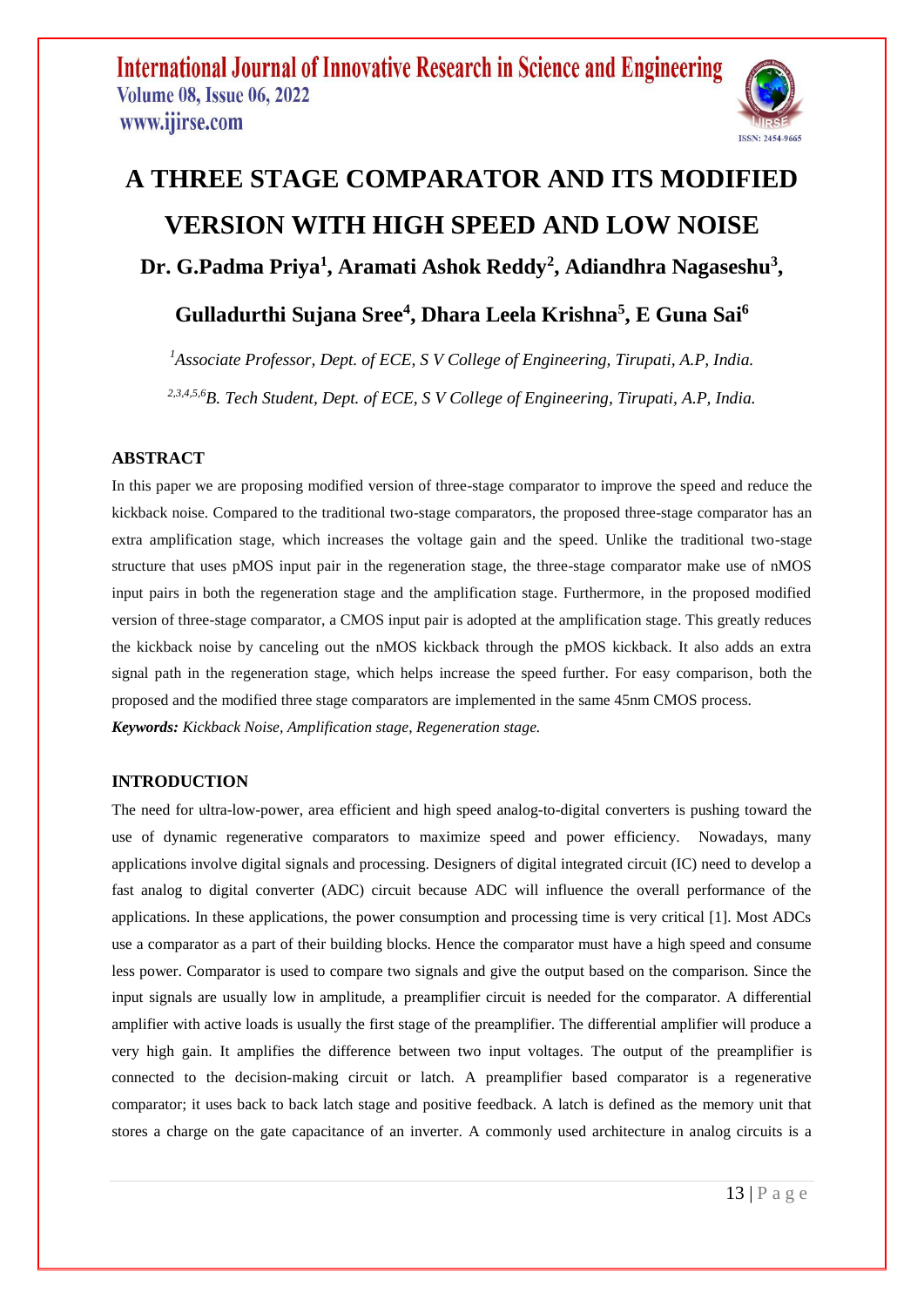

dynamic latch because it provides excellent speed along with an acceptable accuracy. The latch works in two phases which is governed by a clock (CLK) level either low or high.

#### **EXISTING METHOD**

 Static comparators have been used in the past; however, they are impractical for portable applications because of their limited speed and significant amounts of power consumption. One-stage dynamic comparators were proposed to reduce the power consumption and improve the speed [2]. In paper [3], a conventional double tail comparator is modified for low-power and fast operation even in small supply voltages.



Fig. 1: Miyahara's two stage comparator [4]

Fig. 1 shows the Miyahara's two-stage comparator, which has the limitation of pMOS input pair in the latch stage which limits the regeneration speed due to reduced hole mobility [5]. Although the Miyahara's two-stage comparator increases the speed, its speed can be further improved by using nMOS transistors in the latch input pair, so that the regeneration speed can be improved.

#### **PROPOSED METHOD**

In the three stage comparator, three stages are connected one after another. Compared with the

Miyahara's comparator, the major difference is that one extra preamplifier is added. This extra preamplifier acts as an inverter, and makes the latch stage able to use nMOS input pair instead of pMOS input pair, which leads to increased speed. The extra preamplifier also provides voltage gain, thus improving the regeneration speed and suppressing the input referred offset and noise. After the first-stage amplification, its outputs FP and FN fall to GND. This makes the second-stage input pair to have a large gate–source voltage equal to VDD. As a result, the current is large enough for quickly pulling up RP and RN. This means that the extra delay incurred by the second stage is small compared to the large delay of the latch stage.

Furthermore, compared to the first-stage output load in the Miyahara's comparator, the first stage output load in the three stage comparator. The output load is reduced by several times, improving the amplification speed.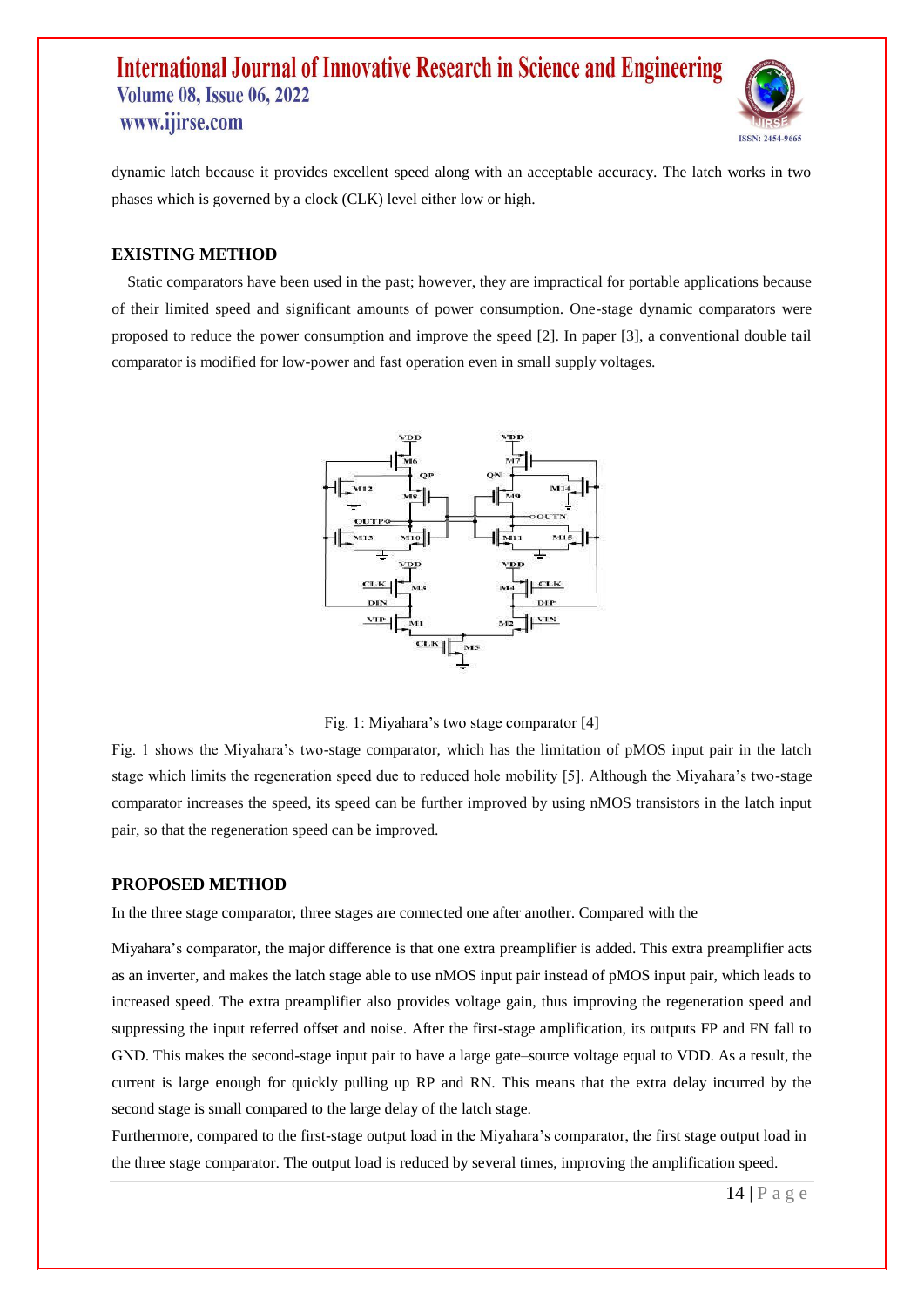

In order to reduce the kickback noise and further improve the speed, this brief proposes a modified version of three-stage comparator, as shown in Fig. 4. Compared to the original version in the previous section, the only difference is that the modified version has the extra first two stages of Fig. 4(b) and extra paths M29–32 in the latch stage of Fig. 4(c). The extra first two stages use pMOS input pair.









Fig 4: Proposed modified version of three stage comparator (a) first two stages with n-MOS input pair. (b) Extra two stages with p-MOS input pair. (c) Latch stage (Third stage).

M11–12 to cancel out the nMOS input pair M1–2 kickback noise. Besides, the extra paths M29– 32 apply extra signal onto the latching nodes OUTP and OUTN, thus the regeneration speed is increased further, and the input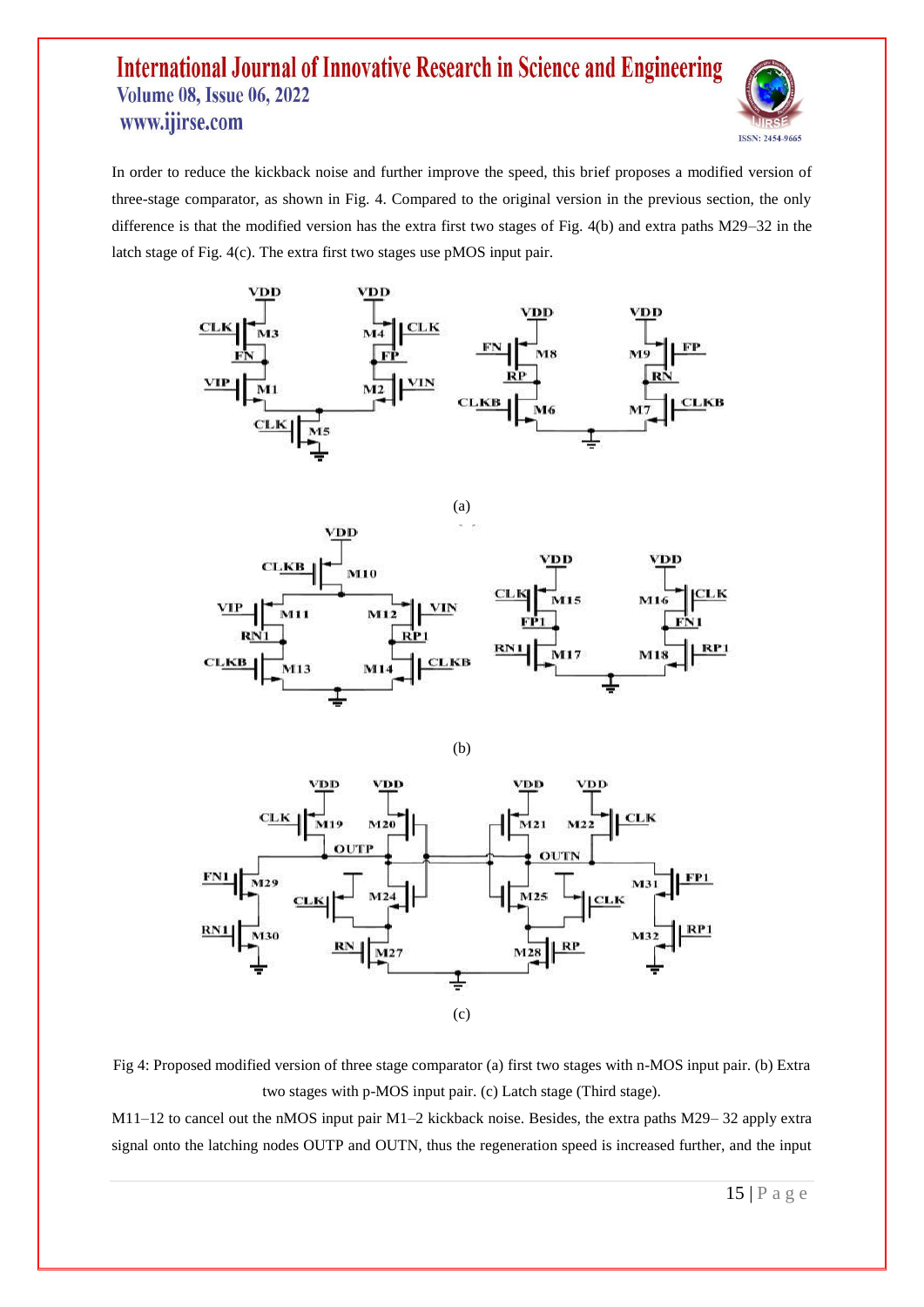

referred offset and noise are suppressed further. The operation of these extra circuits is as follows. In the reset phase, CLK is 0 and CLKB is 1. The RP1 and RN1 in Fig. 4(b) are reset to GND, while FP1 and FN1 are reset to VDD. This turns off M30 and M32 in Fig. 4(c), ensuring that there is no static current in the extra path M29– 32.

In the amplification phase, CLK rises to 1 and CLKB falls to 0. RP1 and RN1 in Fig. 4(b) rise to VDD (R stands for rise). Then, FP1 and FN1 fall to GND (F stands for fall). Because the rising of RP1 and RN1 occurs before the falling of FP1 and FN1, the extra paths in Fig. 4(c) are turned on for a limited time, drawing a differential current from the latching nodes OUTP and OUTN. This generates a differential voltage at OUTP and OUTN, which helps speedup the regeneration phase afterward and suppress the comparator input referred offset and noise. After FP1 and FN1 fall to GND, the extra paths in Fig. 4(c) are turned off again to prevent the static current

Overall, the modified version of three-stage comparator has the advantages of faster speed, lower input referred offset and noise.

### **METHODS USED**

The tool used for simulation purpose for the entire research work is Tanner EDA tool version 13.0. The features and functionality of this tool has been described below:

Schematic Editor (S-Edit): Schematic editor is a powerful design capture and analysis package that can generate netlist directly usable in T-Spice simulations.

• T-Spice Circuit Simulator: T-Spice performs fast and accurate simulation of analog and mixed analog/digital circuits.

• Waveform Editor (W-Edit):W-Edit is a waveform viewer that provides ease of use, power, and speed in a flexible environment designed for graphical data presentation.

• Layout Editor (L-Edit): Tanner EDA tool includes L-Edit for layout editing.

#### **RESULTS AND DISCUSSION**



#### **Schematic diagram proposed modified comparator**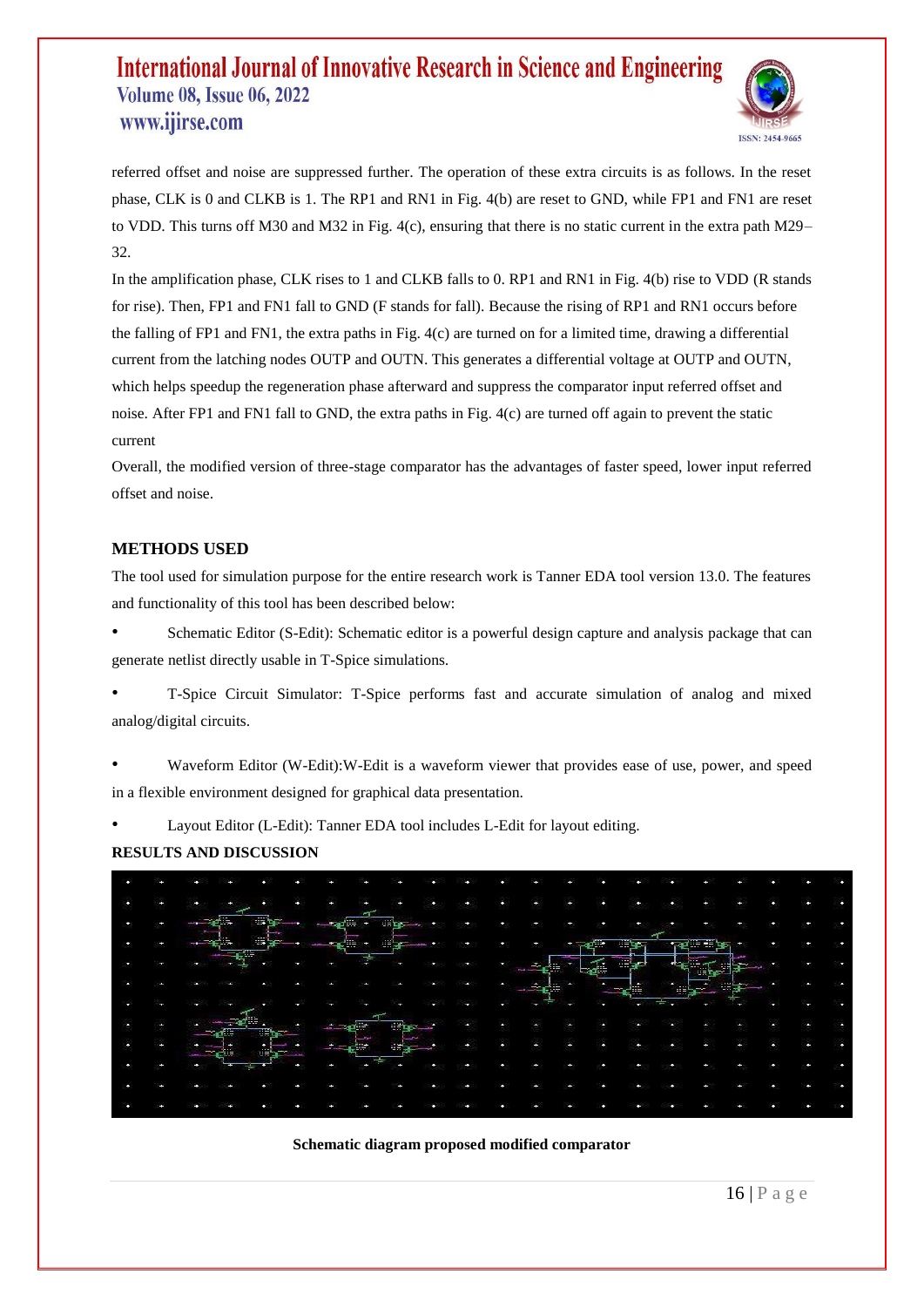



**Waveform of proposed modified comparator Table: 1 Evaluation of power, delay, area parameters**

|                 | DELAY (ns) | POWER (uW) |
|-----------------|------------|------------|
| <b>EXISTING</b> | 1.1        | 1.7        |
| <b>PROPOSED</b> | 0.6        | 3.1        |

#### **ADVANTAGES**

In the proposed method, The extra first two stages use pMOS input pair  $M11-12$  to cancel out the nMOS input pair M1–2 kickback noise. Besides, the extra paths M29–32 apply extra signal onto the latching nodes OUTP and OUTN, thus the regeneration speed is increased further.

#### **DISADVANTAGES**

• Large power consumption

#### **APPLICATIONS**

There are several applications of Comparator

- They are used in Audio/Video devices.
- They are used in Cell Phones.
- They are widely used in CMOS Image sensors for mobile applications.

#### **CONCLUSION**

This paper presents a three-stage comparator and its modified version, which have the advantages of fast speed, low kickback noise. These comparators are well suited for high-speed high resolution SAR ADCs. All the circuit designs are implemented in Tanner EDA tool in 45 nm technology.